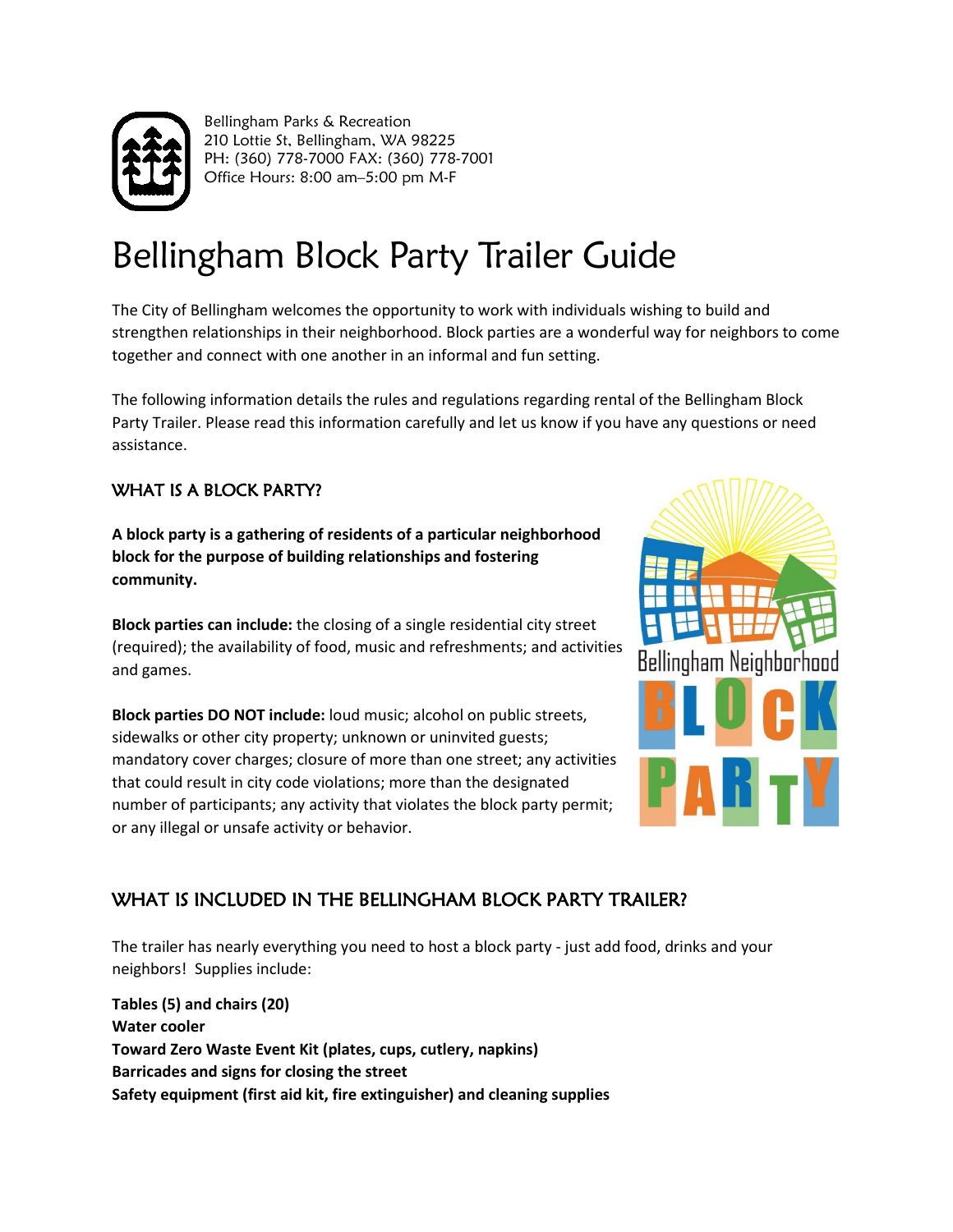#### **Games:**

- Giant Connect Four
- Giant Jenga
- Hula Hoops
- Bubble Machine
- **Football**





## HOW DO I RESERVE THE BELLINGHAM BLOCK PARTY TRAILER?

- 1. View the availability calendar at:<https://apm.activecommunities.com/bellingham> or call the Parks and Recreation Department at (360) 778-7000 to determine which weekends the trailer is available.
- 2. Submit the trailer reservation application to the Parks and Recreation Department at 210 Lottie St. or email to [parks@cob.org.](mailto:parks@cob.org) Requests should be made at least 15 days in advance of the block party date.
- 3. Apply for a [Special Event Permit](https://www.cob.org/services/permits/Pages/special-event-permits.aspx) through the City's Permit Center. Block parties that meet the following criteria are not required to pay review fees or provide indemnification or insurance:
	- Attendance of three hundred (300) people or less; and
	- Closes a residential street segment no more than one (1) block in length, or a sidewalk or alley abutting a park, or an unopened right of way; and
	- Occurs during daylight hours for a duration of eight (8) hours or less; and
	- The block party does not require police service for crowd control.

The Special Event permit includes a form for you to notify (and invite!) your immediately effected neighbors. You may also want to include a flyer or postcard to hand out to invite your neighbors to the event.

4. Once the Special Event Permit is issued, the trailer reservation will be confirmed and the applicant contacted to make final arrangements for the delivery of the trailer. The combination to the trailer lock will be emailed to the applicant at this time. THE APPLICANT MUST BE PRESENT AT THE TIME THE TRAILER IS DELIVERED.